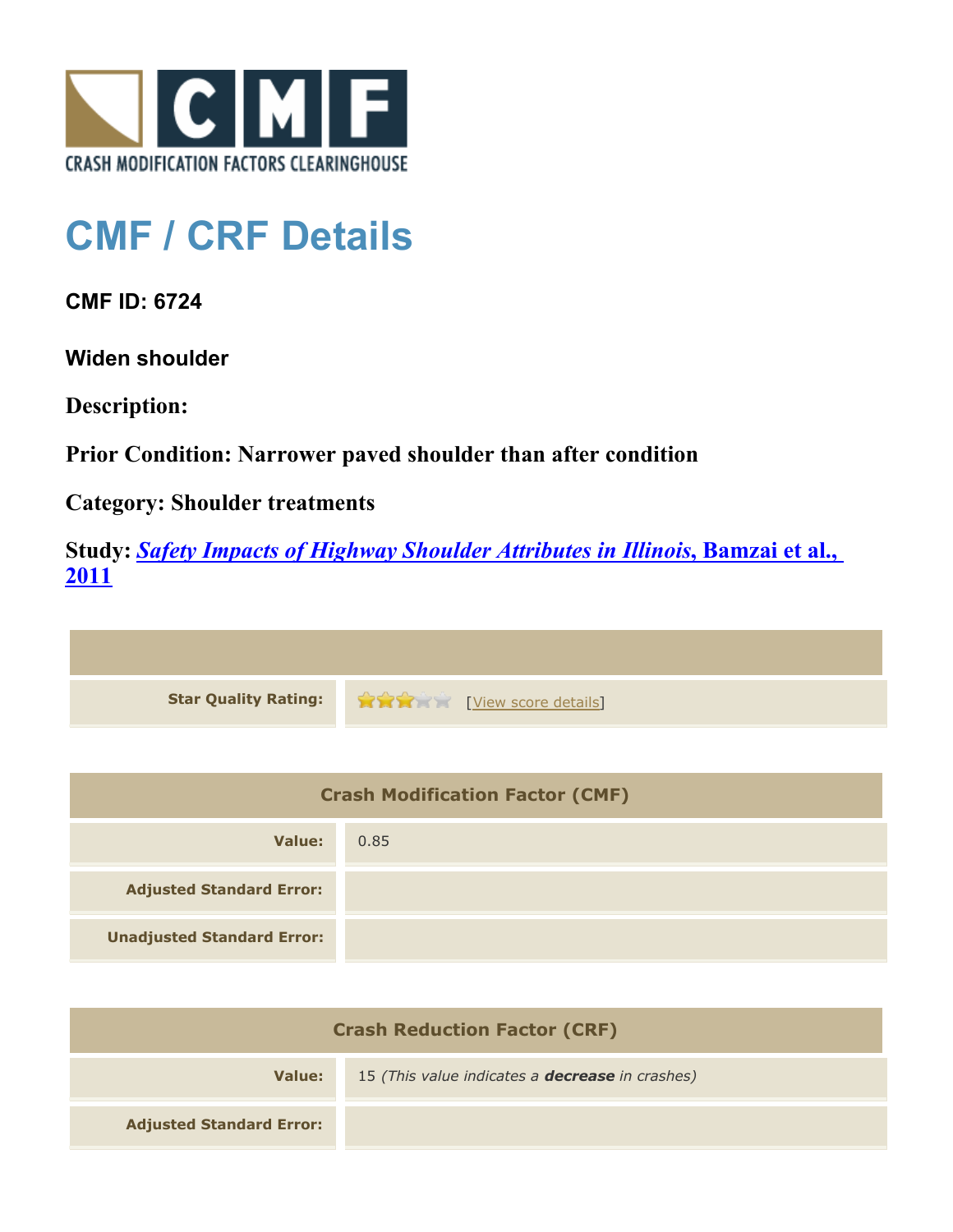| <b>Applicability</b>       |                                                   |
|----------------------------|---------------------------------------------------|
| <b>Crash Type:</b>         | Fixed object, Head on, Run off road, Sideswipe    |
| <b>Crash Severity:</b>     | O (property damage only)                          |
| <b>Roadway Types:</b>      | Principal Arterial Interstate                     |
| <b>Number of Lanes:</b>    |                                                   |
| <b>Road Division Type:</b> | Divided by Median                                 |
| <b>Speed Limit:</b>        | $45 - 65$                                         |
| <b>Area Type:</b>          | Urban                                             |
| <b>Traffic Volume:</b>     | 5000 to 10000 Annual Average Daily Traffic (AADT) |
| <b>Time of Day:</b>        | All                                               |

## *If countermeasure is intersection-based*

| <b>Intersection Type:</b>         |  |
|-----------------------------------|--|
| <b>Intersection Geometry:</b>     |  |
| <b>Traffic Control:</b>           |  |
| <b>Major Road Traffic Volume:</b> |  |
| <b>Minor Road Traffic Volume:</b> |  |

| <b>Development Details</b>      |              |
|---------------------------------|--------------|
| <b>Date Range of Data Used:</b> | 2000 to 2006 |
| <b>Municipality:</b>            |              |
| State:                          | IL           |